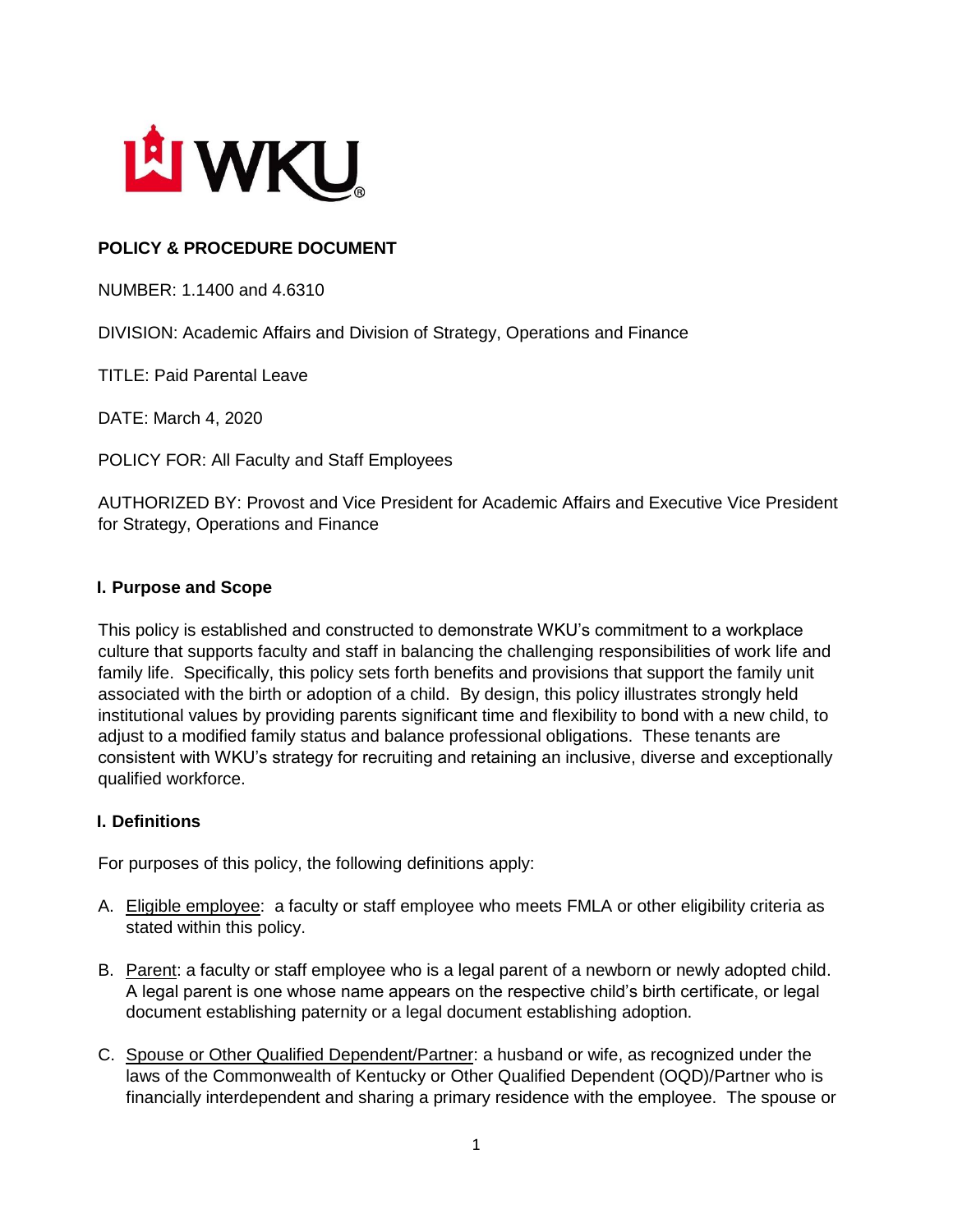other qualified dependent (OQD)/partner, must meet FMLA and any other applicable eligibility criteria for any paid parental leave provisions under this policy.

D. Parental Leave: a period of paid time away from job responsibilities for the purpose of recovery from birth of a child and/or to bond with a newborn or a newly adopted child who is under the age of 18. Parental Leave must be taken within a 12-month period from the time of the event. Parental Leave may be taken in advance of the event when deemed necessary or when required to fulfill the requirements for an adoption. Utilization is limited to once during a rolling 12 month-period based on the date of the birth or executed adoption agreement. Parental Leave is intended to run concurrently with an eligible employee's qualified FMLA leave. Pay for the paid leave period is established based on the employee's regular base salary or base hourly rate. Faculty and staff employees may take paid leave as specifically described in the applicable sections below.

## **II. Policy**

## Explanation of Benefit

All requests for Parental Leave as described under this policy should be made as far in advance as possible, but generally not less than thirty (30) calendar days before the leave is to commence. Requests for leave should be presented in writing to the applicable department/unit head. Employees may use the Paid Parental Leave benefit within twelve (12) months from the birth/adoption date. (Use FMLA forms on HR webpage)

#### **III. Procedure- Faculty Employees**

Upon request and following the provisions of policy, faculty, including those with administrative responsibilities (academic department/unit heads), will be granted Paid Parental Leave following the birth or adoption of a child. Duration of the Paid Parental Leave is for up to one (1) full academic semester or sixteen (16) consecutive semester weeks that may cross semesters. Though sixteen (16) consecutive semester weeks may cross semesters, the faculty member remains obligated to complete full workload expectations for one (1) semester of the two (2) semesters.

NOTE: Although technically defined as faculty, academic department/unit heads having twelvemonth appointments earn vacation and sick leave because of their administrative appointments. In such cases, twelve (12) weeks of Paid Parental Leave shall be granted without any charge to sick or vacation leave. Parental leave between twelve (12) weeks and sixteen (16) weeks shall be charged against accumulated sick and vacation leave.

Prior to the start of or at the expiration of a Paid Parental Leave period, it may not be feasible for a faculty member to return to customary classroom/instructional duties. Because of this, a workload modification plan must be developed that provides guidance for the faculty member's work until the next semester begins. The proposed workload modification plan will generally involve a reassignment of the faculty member to research, service or administrative duties, or alternative teaching arrangements (i.e., teaching during the bi-term, meaningful service role to the department or substantive departmental administrative functions). Faculty are exempt from one semester's worth of teaching and service; therefore, any modified teaching arrangements made during partial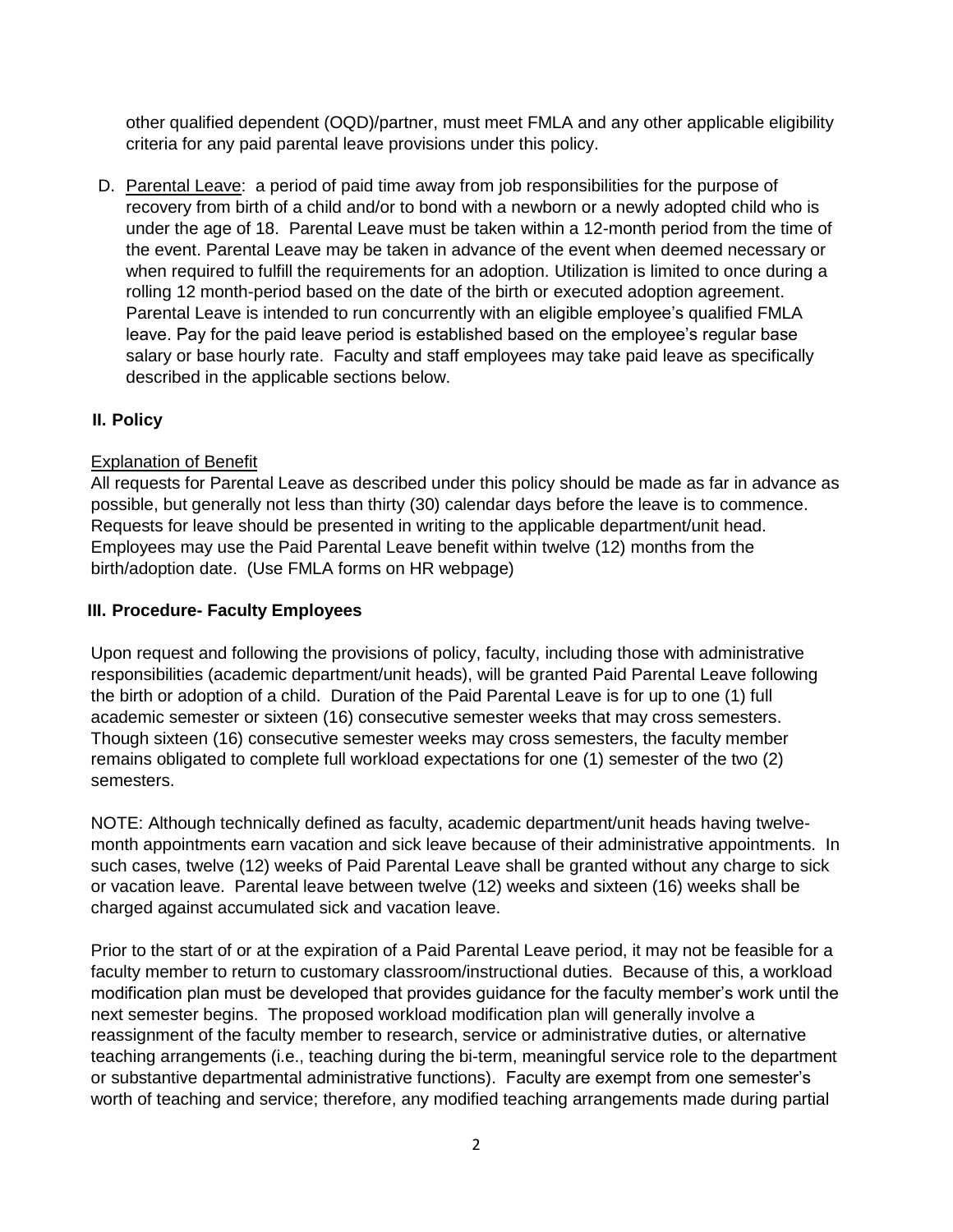semesters (before and/or after paid parental leave time) shall not equal more than one semester's worth of effort in total. The applicable college dean will authorize and approve the plan in compliance with academic policies.

Faculty will not be required or expected to attend pre-semester meetings in the semester they are taking leave or during the time a sixteen (16) semester week period of leave crosses into a new semester.

### A. Eligibility Criteria

There is no waiting period for full-time faculty employees prior to being eligible for Paid Parental Leave. Part-time faculty must have been employed for one (1) full semester (Fall or Spring) in order to be eligible for benefits under this policy. Part-time faculty are eligible for pay equivalent to the modal (most common) number of classes they taught in the past two academic years.

In cases where both parents are WKU employees, they may divide the leave as long as the total paid leave taken is, at most, sixteen (16) weeks. If both parents are requesting leave, both department heads must know about the other parent's request. In cases where one parent is a faculty member and the other parent is a "staff" employee, the limit of sixteen (16) weeks applies between the two parents.

#### B. Option to Extend the Tenure Probationary Period

A tenure track, non-tenured faculty employee may request an extension of the tenure probationary period in conjunction with an approval parental leave as provided for in Academic Affairs Policy 1.1240.

#### C. Considerations for Promotion

Time taken under this policy is still considered time toward promotion. In other words, if a faculty member needs five years of work at WKU until they are eligible for promotion and they take one semester of leave during those five years, they are still eligible for promotion at the end of five years. The faculty member should note their use of the Paid Parental Leave Policy in their application for promotion and that time should not count against them.

#### D. Conflicts of Interest

While a faculty member is on Paid Parental Leave, Academic Policy 1.2092 applies.

#### E. Protections for Faculty Employees

No faculty member shall be discriminated against or otherwise experience reprisals in any appointment, evaluation, promotion, tenure award or other employment-related academic process as a result of utilizing Paid Parental Leave and other provisions specified within this policy and as articulated in the University's non-discrimination policy.

#### F. Mid-/Late-term Miscarriages, Stillbirths, and Infant Mortality

In cases of loss of pregnancy, a stillbirth, or infant death, Policy 4.6302: FMLA (Expanded Sick Leave/FMLA) would apply.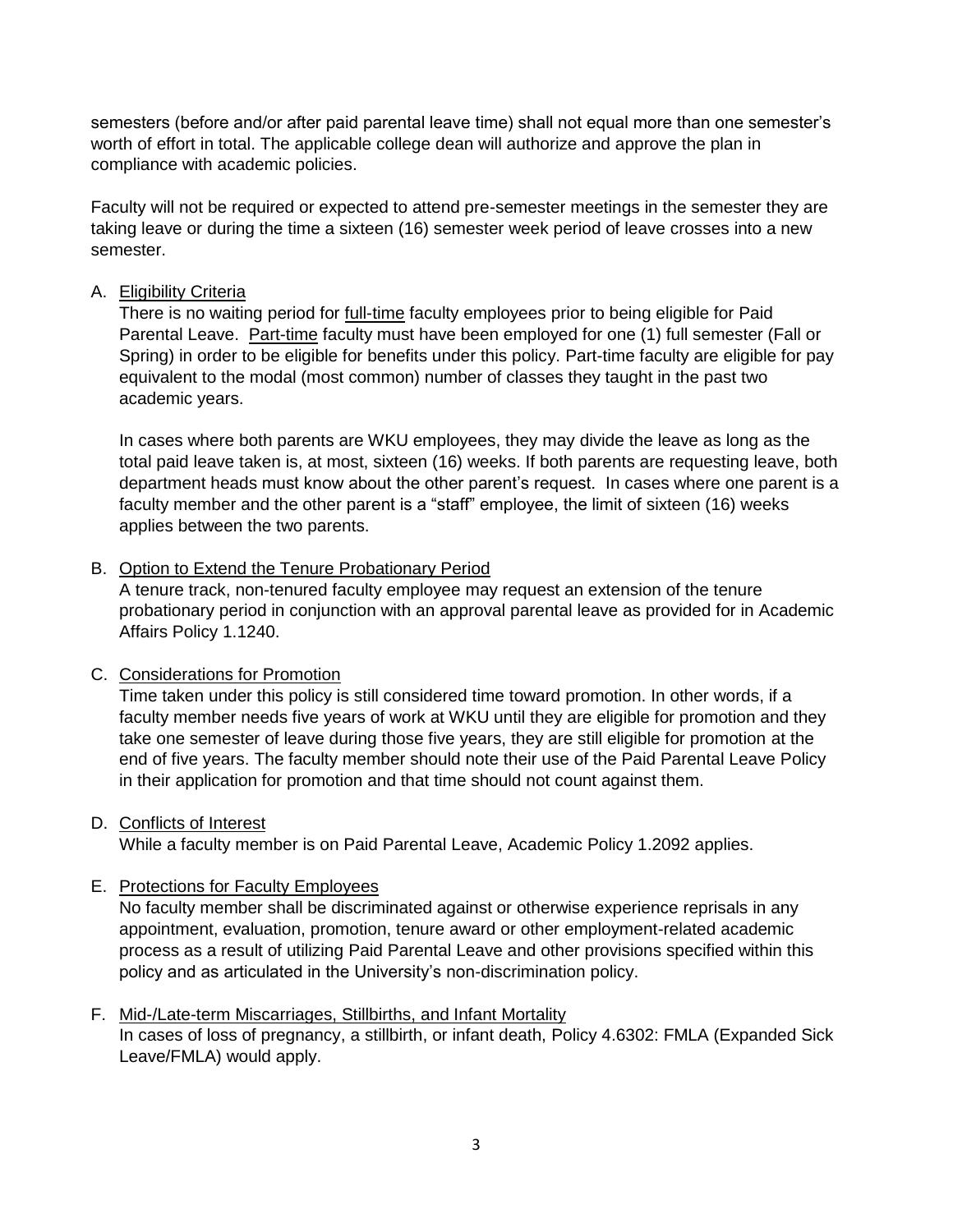## **IV. Procedure- Staff Employees**

There is no waiting period for full-time staff employees prior to being eligible for Paid Parental Leave. Part-time staff employees must have worked at least 1250 hours during the 12-month period immediately preceding the requested leave.

Upon request and following the provisions of policy, a staff employee will be granted Paid Parental Leave for up to twelve (12) weeks. Paid Parental Leave will be provided for the twelve (12) week period without any charge against accumulated sick or vacation leave.

At the expiration of a Paid Parental Leave period, it may not be feasible for a staff employee to return to customary duties. Because of this, a workload modification plan must be developed that provides guidance for the staff member's work until it can resume. The applicable department/unit head will authorize and approve the plan in compliance with FMLA policy.

In cases where both parents are WKU staff employees, they may divide the leave as long as the total paid leave taken does not exceed the twelve (12) week limit. If both parents are requesting leave, both department/unit heads must be informed about the other parent's request. In cases where one parent is a staff employee and the other parent is a "faculty" employee, a limit of 16 weeks applies between the two parents.

#### A. Eligibility Criteria

A full-time staff employee is immediately eligible for Paid Parental Leave with no waiting period. Part-time staff employees must have been employed by the University for at least twelve (12) months and worked at least 1250 hours during the last twelve (12) months immediately preceding the parental leave request, consistent with FMLA policy.

#### B. Protections for Staff Employees

No staff employee shall be discriminated against or otherwise experience reprisals in any appointment, evaluation, promotion or other employment-related process as a result of utilizing Paid Parental Leave as described in this policy and as articulated in the University's nondiscrimination policy.

#### C. Mid-/Late-term Miscarriages, Stillbirths, and Infant Mortality

In cases of loss of pregnancy, a stillbirth, or infant death, Policy 4.6302: FMLA (Expanded Sick Leave/FMLA) would apply.

## **V. Support for Pregnancy, Childbirth, Related Medical Conditions and Nursing Mothers**

In compliance with federal and state law, employees are provided protections against employment discrimination related to pregnancy, childbirth, and related medical conditions. On request and following proscribed procedures, WKU will make reasonable accommodations to employees who are limited due to pregnancy, childbirth, and related medical conditions, except where an undue hardship would be imposed on the institution.